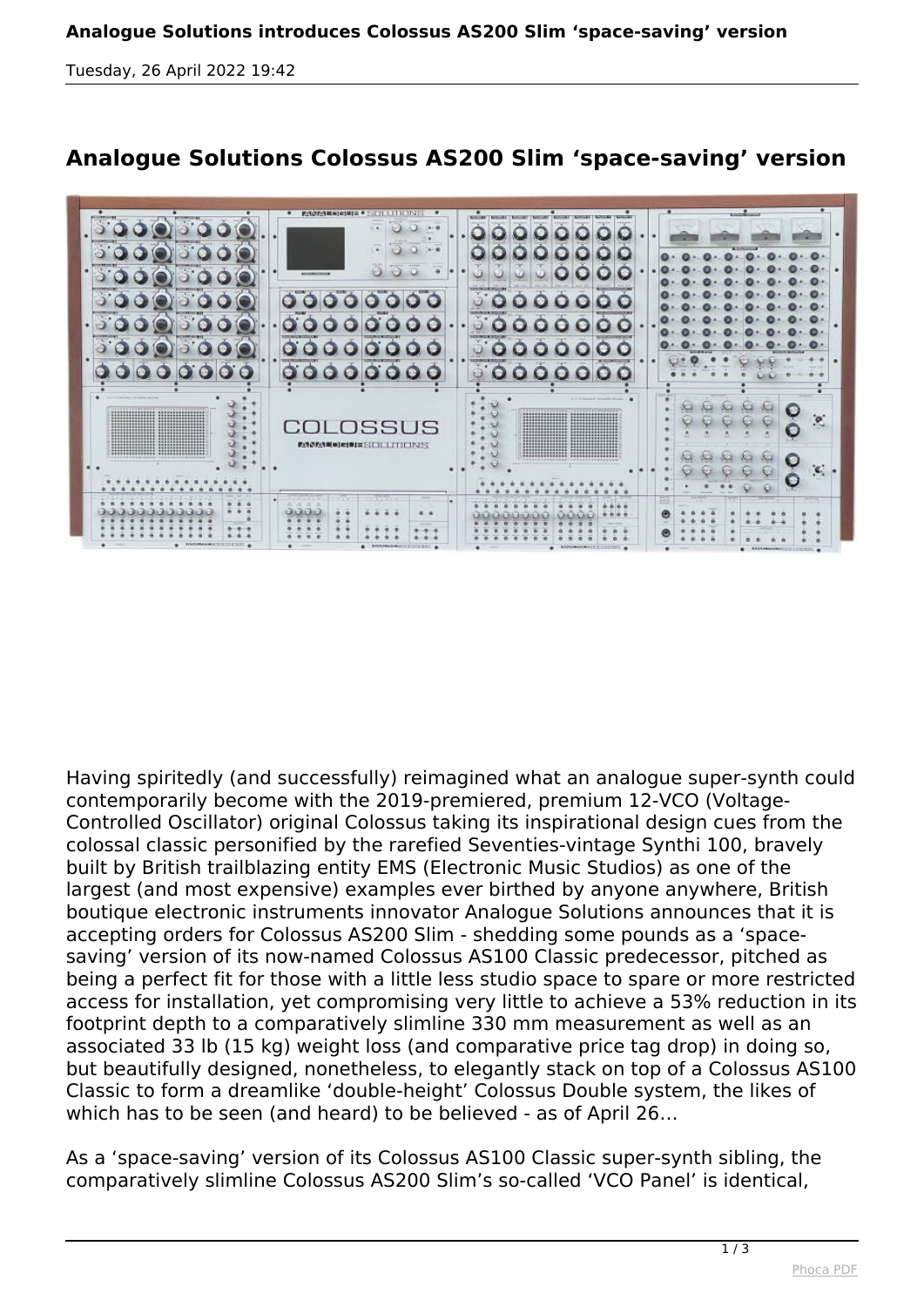*Tuesday, 26 April 2022 19:42*

*including no fewer than 12 VCOs (OSCILLATOR 1 through to OSCILLATOR 12), each boasting high-quality multi-turn vernier dials acting as a very high FREQ (pitch) range control that also allow them to be pressed into service as additional LFOs (Low Frequency Oscillators), a four (sawtooth, reverse sawtooth, square, and triangle) WAVEFORM count, PULSE SHAPE (allowing the pulse width of the square wave to be manually changed), and (output) LEVEL controls; associated VOLTAGE CONTROLLED OSCILLATORS jack points include pitch CV (control voltage), SYNC in, and audio OUT for each VCO, while odd-numbered VCOs have SUB (sub- oscillator) outputs and even-numbered VCOs have PW (pulse width) CV inputs. In addition, NOISE GENERATOR 1 and NOISE GENERATOR 2 each have a pink and white noisemixing COLOUR control and an associated output LEVEL control, complimented by a RANDOM VOLTAGE GENERATOR with RATE and LEVEL controls alongside a SAMPLE AND HOLD generator with SOURCE and LEVEL controls for further flexibility.*

*Design differences - albeit, admittedly, of a purely visual functional nature between the two super-synth siblings' so-called 'VCO Panel' are apparent as Colossus AS200 Slim ships with a two-channel LCD (Liquid Crystal Display) oscilloscope as standard, so it is clearly capable of displaying two waveforms at once, although a CRT (Cathode Ray Tube) oscilloscope is available as an option (for an additional £500.00 GBP, excluding VAT). Thereafter, this panel's two triangle and square wave- featuring LFOs (LFO 1 and LFO 2), four discrete VCAs (VCA 1 through to VCA 4) - used to change the level of audio and CV signals, and four A(D)SR envelope shapers (ENVELOPE 1 through to ENVELOPE 4) are implemented identically.*

*Implementation of Analogue Solutions' next-to-no-compromise Colossus AS200 Slim design involved no changes being made to its well-stocked so-called 'VCF Panel' central to its colossal sound - where FILTER 1 through to FILTER 4 are a 12dB multimode VCF (Voltage-Controlled Filter) design while FILTER 5 through to FILTER 8 are a 24dB low-pass design, all sitting comfortably with four ADSR envelope generators (ENVELOPE GENERATOR 1 through to ENVELOPE GENERATOR 4) each with three trigger modes, as well as two spring reverbs (REVERBERATION 1 and REVERBERATION 2) with three real mechanical springs each, two RING MODULATORS, and two SLEW LIMITERS - and so-called 'Sequencer Panel' - itself featuring four backlit moving-coil SIGNAL METERS together with a 64-step CV/Gate SEQUENCER capable of operating in four different playback modes.*

*Achieving a 53% reduction in Colossus AS200 Slim's footprint depth to a comparatively slimline 330 mm to accommodate more restricted access for installation in comparison to the 700 mm depth allowed by the Colossus AS100 Classic - tilting the latter by 45 degrees effectively reduces that dimension diagonally to around 620 mm, however, which may well help with gaining access through unusually narrow doorways - meant making some design changes; at 750 mm in height, Colossus AS200 Slim is a little taller than the 655 mm-high Colossus AS100 Classic, therefore takes some of the features found in the Colossus AS100 Classic's horizontal console and flips them vertically into one orientation. On the face of it, then, this inevitably involved some small compromises - not least that,*